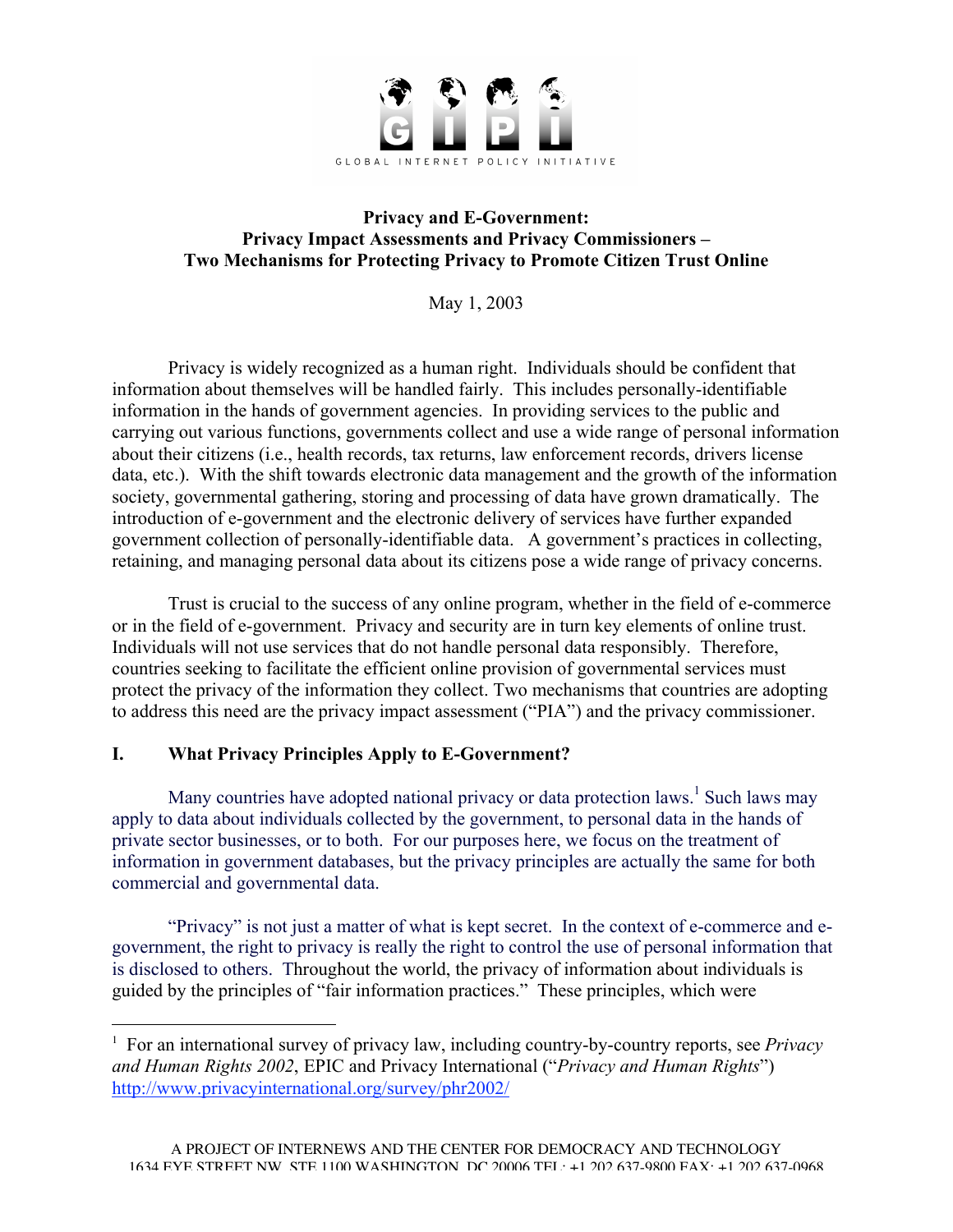authoritatively detailed by the Organization for Economic Co-operation and Development (OECD),<sup>2</sup> represent basic guidelines for responsible information practices that respect the interests of individuals. They form the foundation of many national and local privacy laws, international agreements on data protection, and various industry codes of best practices.<sup>3</sup> It is these principles that provide the framework for privacy impact assessments and the reference point for the work of privacy commissioners.

As expressed by the OECD and other international bodies, fair information practices include:

**Collection limitation**: No more information should be collected than is necessary to complete the transaction, and any such data collected should be obtained by lawful and fair means and, where appropriate, with the knowledge or consent of the data subject. **Data quality**: Personal data should be relevant to the purposes for which they are to be used, should be accurate and complete, and should be kept up-to-date.

**Purpose specification**: When personal data are collected, the purpose for the collection should be specified and the subsequent use limited to the fulfillment of that purpose or such others as are not incompatible with the original purpose.

**Use limitation**: Personal data should not be disclosed, made available or otherwise used for purposes other than those specified in accordance with the "purpose specification" except: (a) with the consent of the data subject; or (b) by the authority of law. **Security**: Personal data should be protected by reasonable security safeguards against loss or unauthorized access, destruction, use, modification or disclosure.

**Openness**: In general, there should be no secret collections of data. As a matter of general policy, there should be openness about data practices and policies. Means should be readily available to individuals to establish the existence and nature of databases, the main purposes of their use, and the identity of the entity responsible for the database. **Individual participation**: An individual should have the right to obtain access to any data about him held by a data controller. This includes (a) confirmation of whether or not an entity has data relating to him; (b) to obtain copies of data relating to him within a

Convention for the Protection of Individuals with Regard to Automatic Processing of Personal Data, Council of Europe Convention No. 108 (1981); UN Guidelines for the Regulation of Computerized Personal Data Files (1990); EU Directive on Data Protection (1995).

 $2^{\circ}$  OECD Guidelines on the Protection of Privacy and Transborder Flows of Personal Data, 1980, http://www.oecd.org/EN/document/0,,EN-document-0-nodirectorate-no-24-10255-0,00.html.

<sup>&</sup>lt;sup>3</sup> The OECD principles were in turn based on the Code of Fair Information Practices developed in the 1970s by the U.S. Department of Health, Education and Welfare. *See* U.S. Dept. of Health, Education and Welfare, Secretary's Advisory Comm. on Automated Personal Data Systems, *Records, Computers, and the Rights of Citizens*, July 1973. Since then, the principles of fair information practice have been reflected not only in the OECD guidelines but also in the following major international instruments on data privacy: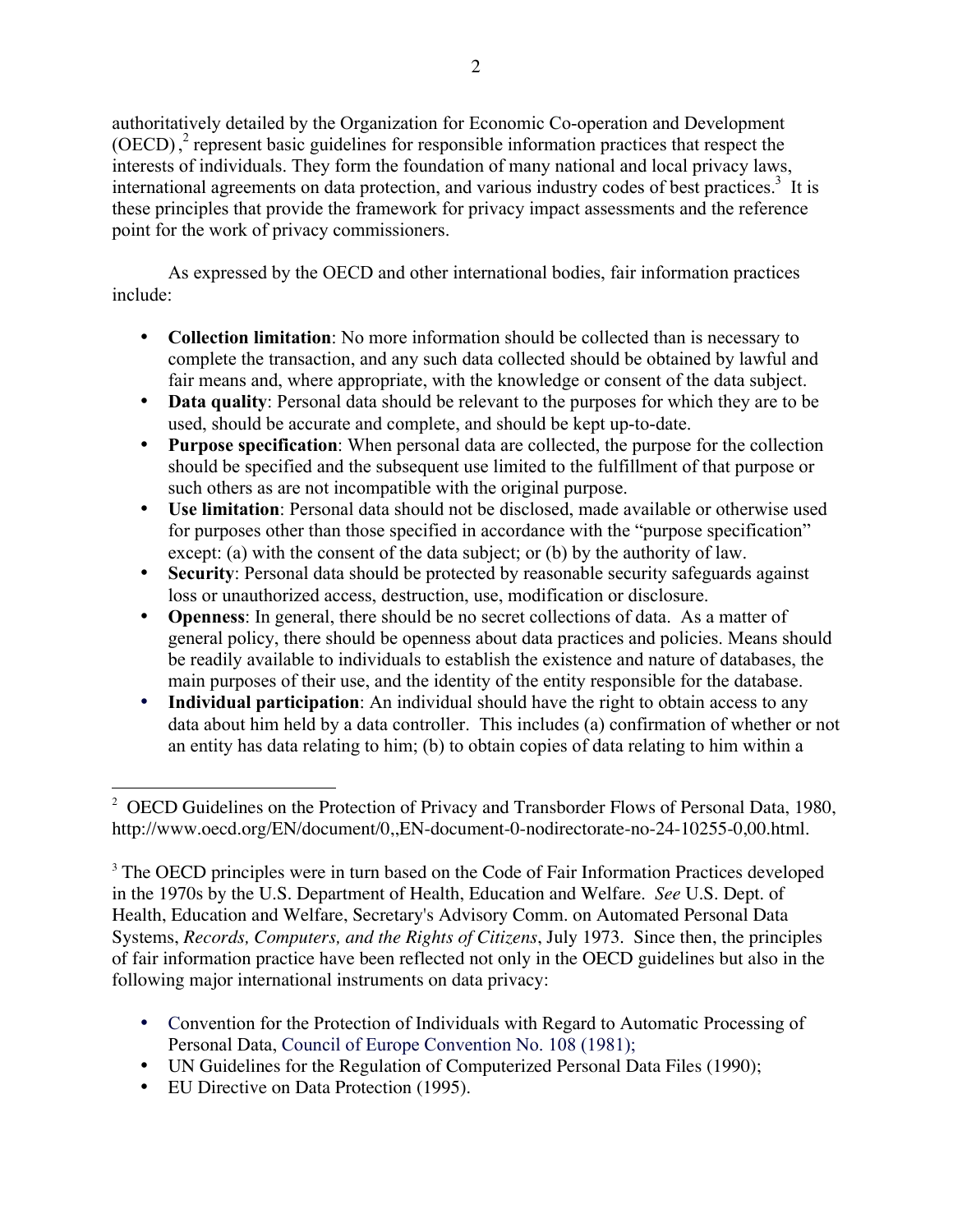reasonable time; at a charge, if any, that is not excessive; in a reasonable manner; and in a form that is readily intelligible; (c) to be given reasons if a request made under subparagraphs (a) and (b) is denied, and to be able to challenge such denial; and, (d) to challenge data relating to him and, if the challenge is successful, to have the data erased, or corrected or completed.

**Accountability**: Entities collecting data should be subject to enforcement measures that give effect to the principles stated above.

There are obvious exceptions to some of these principles in specific applications. For example, in the context of law enforcement investigations, it is not always possible to give notice to a suspect or to give him access to the information that the police are collecting. Nevertheless, these principles provide a framework for thinking through the privacy issues raised by any government collection of personal information. <sup>4</sup>

## **II. Privacy Impact Assessments**

## **-- What is a Privacy Impact Assessment?**

Although the precise definition may vary from jurisdiction to jurisdiction, a privacy impact assessment ("PIA") can be defined as "an assessment of any actual or potential effects that an activity or proposal may have on individual privacy and the ways in which any adverse effects may be mitigated."<sup>5</sup> Thus, PIAs are used to evaluate the privacy impact of computerization or data collection projects proposed by government entities, in the same way that environmental impact assessments are used to identify and evaluate the environmental impact of projects like dams or highways.

A privacy impact assessment provides a framework for identifying and addressing privacy issues. Specifically, the PIA is an evaluation that is conducted to assess how the adoption of new information policies, the procurement of new computer systems, or the initiation of new data collection programs will affect individual privacy. To the extent that the proposed action or program is found to pose a risk to privacy, the PIA recommends changes in the technology or policies in order to avoid or mitigate the adverse effects on privacy.

 $\frac{1}{4}$ <sup>4</sup> "Personal (or personally-identifiable) information" is data that can be associated with an individual. Notably, a person's name need not be attached to the information for it to qualify as "personal information." For example, data categorized by a unique numeric identifier is considered personal information even where no name is attached to it, since the numeric identifier can be used to determine the name.

<sup>5</sup> Blair Stewart, *Privacy impact assessments*, Privacy Law and Policy Reporter (1996) http://www.austlii.edu.au/au/journals/PLPR/1996/39.html. Blair Stewart, Assistant Commissioner, Office of the Privacy Commissioner, New Zealand, is one of the main originators of the concept of the PIA.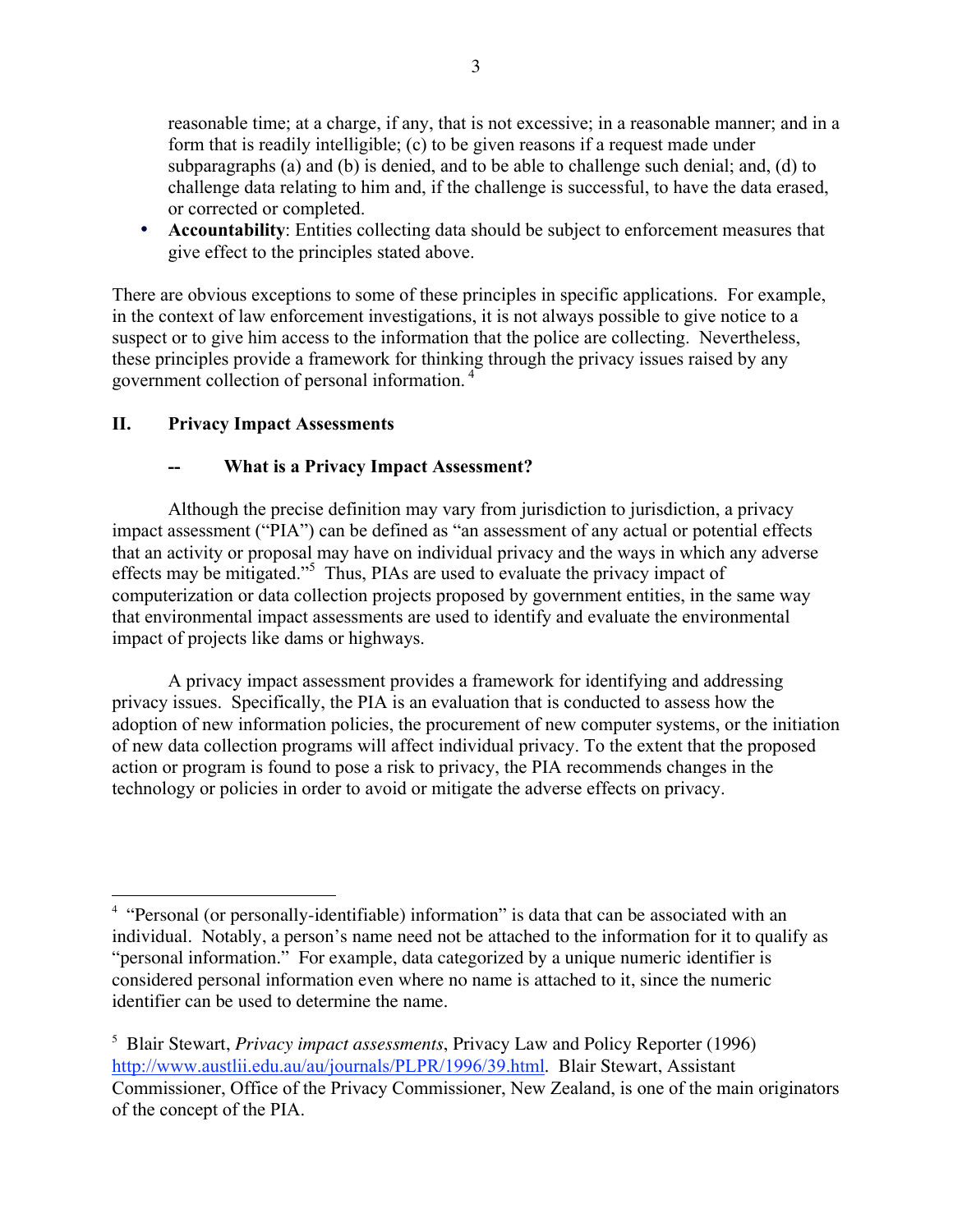The PIA measures whether proposed new technologies and policies will comply with any relevant national privacy legislation and also seeks to identify any broader privacy implications with reference to internationally-recognized privacy principles.<sup>6</sup>

## **-- What is the goal or purpose of a Privacy Impact Assessment?**

PIAs evaluate the privacy issues (i.e., the fair information practices) related to personal data collection or usage in new or revised government activities and recommend protections to mitigate any negative impact on privacy. PIAs also can identify privacy concerns related to proposed law enforcement or security programs involving government surveillance, such as the monitoring of individuals' activities or communications.

The PIA process seeks to ensure that privacy issues are identified and addressed by policy makers at the initial stages of a new project or policy -- at the conceptual stage, the design approval stage, and the funding stage. The premise of the PIA is that considering and addressing privacy issues at the early stages of a project cycle will reduce the potential that the project will be found to have an adverse impact on privacy after it has been implemented, when it may be difficult to mitigate the impact. Thus, PIAs help avoid costly redesigns or cancellations of projects.

PIAs should be distinguished from compliance audits, which are designed primarily to ascertain whether a project as implemented meets the legal requirements of applicable privacy laws. PIAs should go beyond a strict legal audit by identifying optimum privacy options and recommending solutions to apparent deficiencies in data practices. A PIA provides decision makers with full knowledge and information regarding the privacy implications of the various policy options they consider during the course of their decision-making on a particular project or program that will involve data collection.

# **-- What types of projects warrant PIAs?**

A PIA should be performed on any government proposal that involves the collection, use, or disclosure of personal information. For example, PIAs should be triggered by major purchases of IT system that will process personal information or by upgrades that will change the functionality of systems handling personally-identifiable data. Typical projects where PIAs should be undertaken include:

 <sup>6</sup>  $6$  For example, the Office of the Privacy Commissioner in New Zealand notes that both national and international privacy standards are relevant to PIA. The Privacy Commissioner adds –

<sup>&</sup>quot;depending upon the proposal being assessed there may be supplementary international or national guidelines. Occasionally these will be specified in national law, for example, the public register privacy principles in the New Zealand Privacy Act. In others, reference may be had to guidelines issued by such bodies as the Council of Europe, EU, ILO, OECD, UN and ISO." See http://www.privacy.org.nz/media/pia.html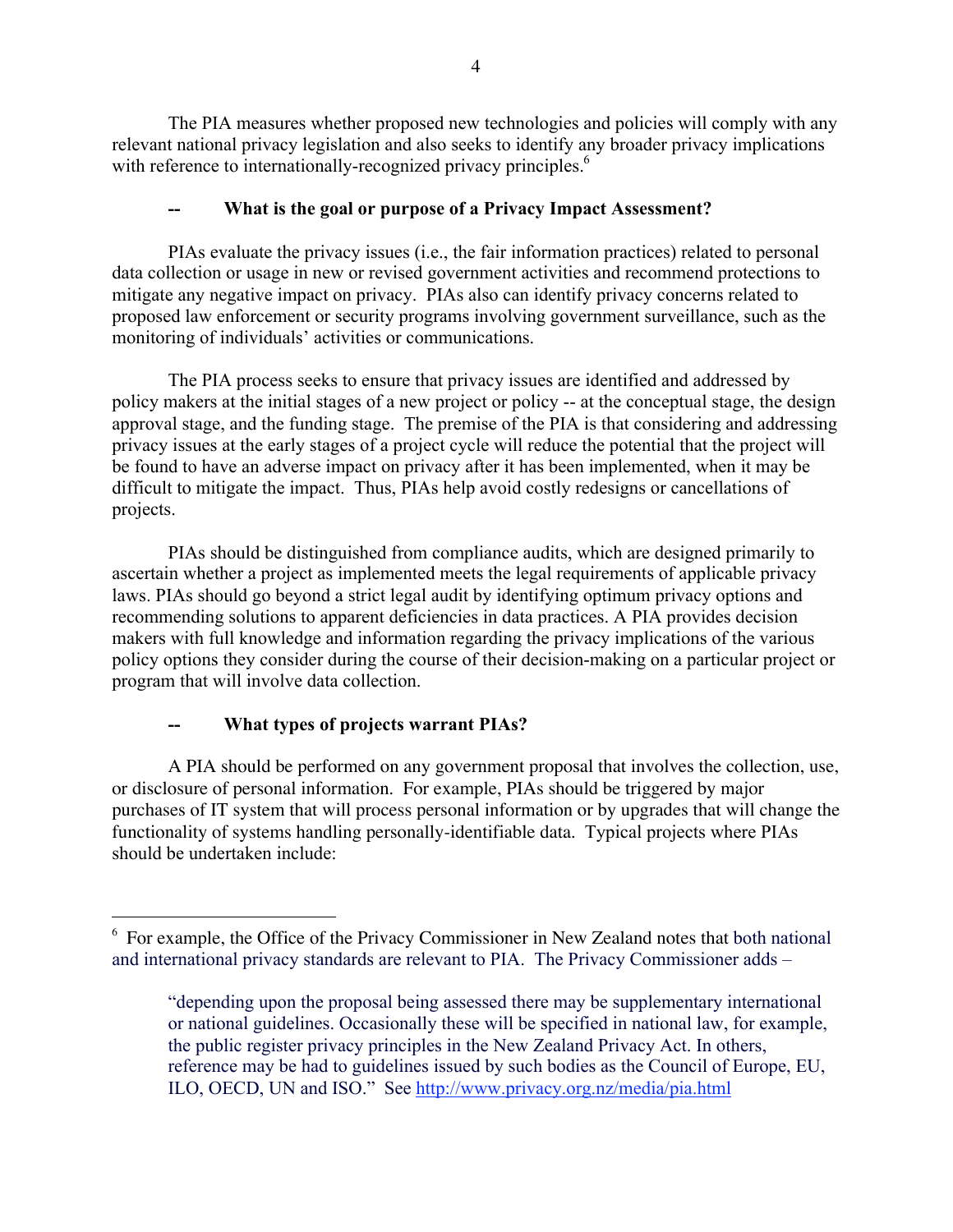creation of public health databases;

interlinking of existing databases or merging of public registries into a "super registry;" new law enforcement surveillance projects;

proposals to adopt a national ID card, or to add new biometrics to existing ID systems; proposals to give law enforcement agencies new powers to access computer systems; any proposed law that would require private businesses to collect information on their customers;

assignment of new personal identifiers by the government;

creation of new databases or modifying the scope or use of databases that contain personal information;

establishment of electronic toll systems on highways;

expansion of data matching;

the installation of closed circuit television in public places. <sup>7</sup>

Minor changes to existing government projects or programs would not generally trigger a PIA. Routine improvements or system maintenance, such as minor software upgrades or equipment replacement, do not require a PIA. Instead, a PIA should be performed in connection with significant project changes -- those that would increase the scope of collection, use or disclosure of personal information.

# **-- When should a PIA be performed?**

Early identification of privacy risks is necessary to maximize the chances that a system can be redesigned to avoid or mitigate the negative privacy impact. Thus, to be meaningful, the PIA should be inform the decision making process associated with a particular project. Accordingly, it is most efficient to begin the PIA early in the project life cycle, at the conceptual stage of a project. However, since it may not be possible to conduct a full and detailed PIA until later stages in the system or program development, the PIA should be viewed as an evolutionary process that will become more refined as the project develops.

# **-- Who should conduct the PIA?**

 There should be independence in the PIA process. Some commentators therefore have suggested that, to insure credibility and objectivity, the PIA should be performed by an independent office or entity not linked to the project under review. In some instances the PIA could be performed by outside consultants, while in other instances it may suffice to assign staff members from another section of the organization.

<sup>-&</sup>lt;br>7 <sup>7</sup> See *Privacy Impact Assessment Guidelines*, Freedom of Information and Privacy Office, t, Management Board Secretariat, Ontario, Canada (June 2001)

http://www.gov.on.ca/MBS/english/fip/pia/index.html; and *Privacy Impact Assessment, PIA: Some Approaches, Issues and Examples*, presentation by Blair Stewart, Assistant Commissioner, Office of the Privacy Commissioner, New Zealand, available at http://www.pco.org.hk/misc/stewart/tsld001.htm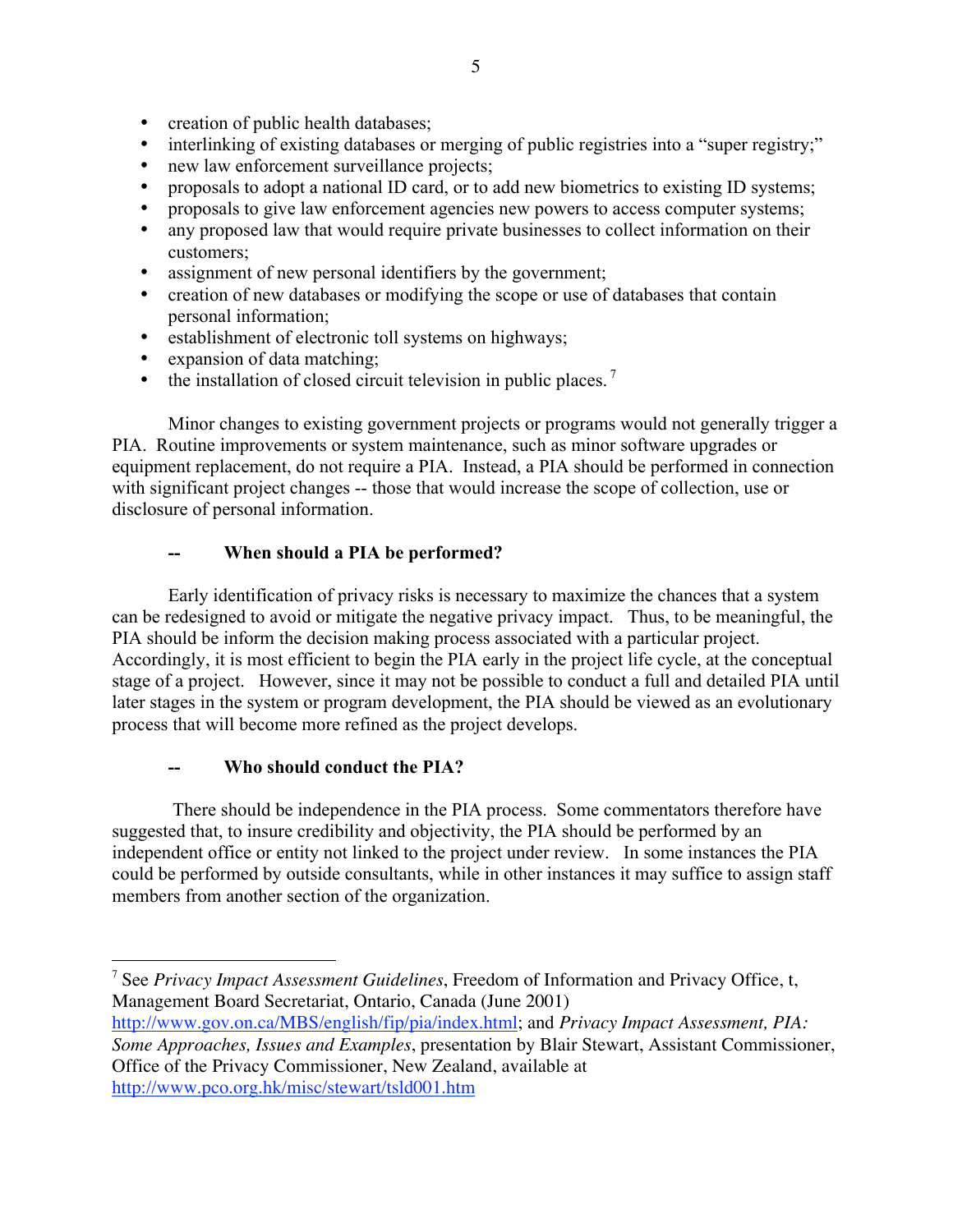#### **What are the outcomes of a PIA?**

The PIA process identifies privacy risks and recommends design changes, procedures or policies that could be adopted to protect privacy. The risks and proposed remedies should then be considered by policy makers and used in making decisions regarding the proposed project.

The formal result of the PIA is a privacy impact report. Although the contents of each report will vary, there are several components that are frequently recommended.<sup>8</sup> These include:

An overview that explains the subject organization's privacy policies and the assessment process that was used;

A description of the proposed project, the types of personal information that will be collected or used and how it will be disseminated or retained;

An explanation of who will have access to particular categories of personal data. (Employees should have access to the system only to the extent that is required for them to perform their duties. Procedures should be established to deter and detect browsing and unauthorized access.)

A Privacy Analysis that identifies how the new project or practice will impact individual privacy. This analysis should highlight areas that may violate privacy laws, international norms or stated policies.

A Risk Assessment that lists the privacy risks that have been identified and an analysis of how those risks may affect individuals and the success of the project.

A discussion of appropriate technical, procedural or other responses or safeguards that can be adopted to enhance privacy.

A discussion of how the project's privacy risks should be managed on a going forward basis.

This report and any associated recommendations should be made available to the public.<sup>9</sup> Public release of PIA findings can foster public trust in new systems. Given the potential wide readership of the report, the report should be drafted in language that is easily understood by non-technical readers. In addition to the public release of the findings, some commentators suggest that it also may be appropriate to hold a public consultation in some instances.

 <sup>8</sup> <sup>8</sup> See e.g., http://www.tbs-sct.gc.ca/pubs\_pol/ciopubs/pia-pefr/paipg-pefrld2\_e.asp#6.3, which details Canadian PIA guidelines. For a more detailed discussion, see *Draft Guidance Notes on Codes of Practice under the Privacy Act: Privacy Impact Assessment Handbook*, Blair Stewart, Assistant Privacy Commissioner of New Zealand, available at

http://www.privacy.org.nz/comply/pia.html. For another outline of the elements of the privacy assessment, see *Privacy Impact Assessments: an essential tool for data protection*, by David Flaherty (revised October 12, 2000) http://aspe.hhs.gov/datacncl/flaherty.htm.

<sup>&</sup>lt;sup>9</sup> Canada, for example, requires PIAs to be posted on the Internet. New Zealand also requires the public release of these materials.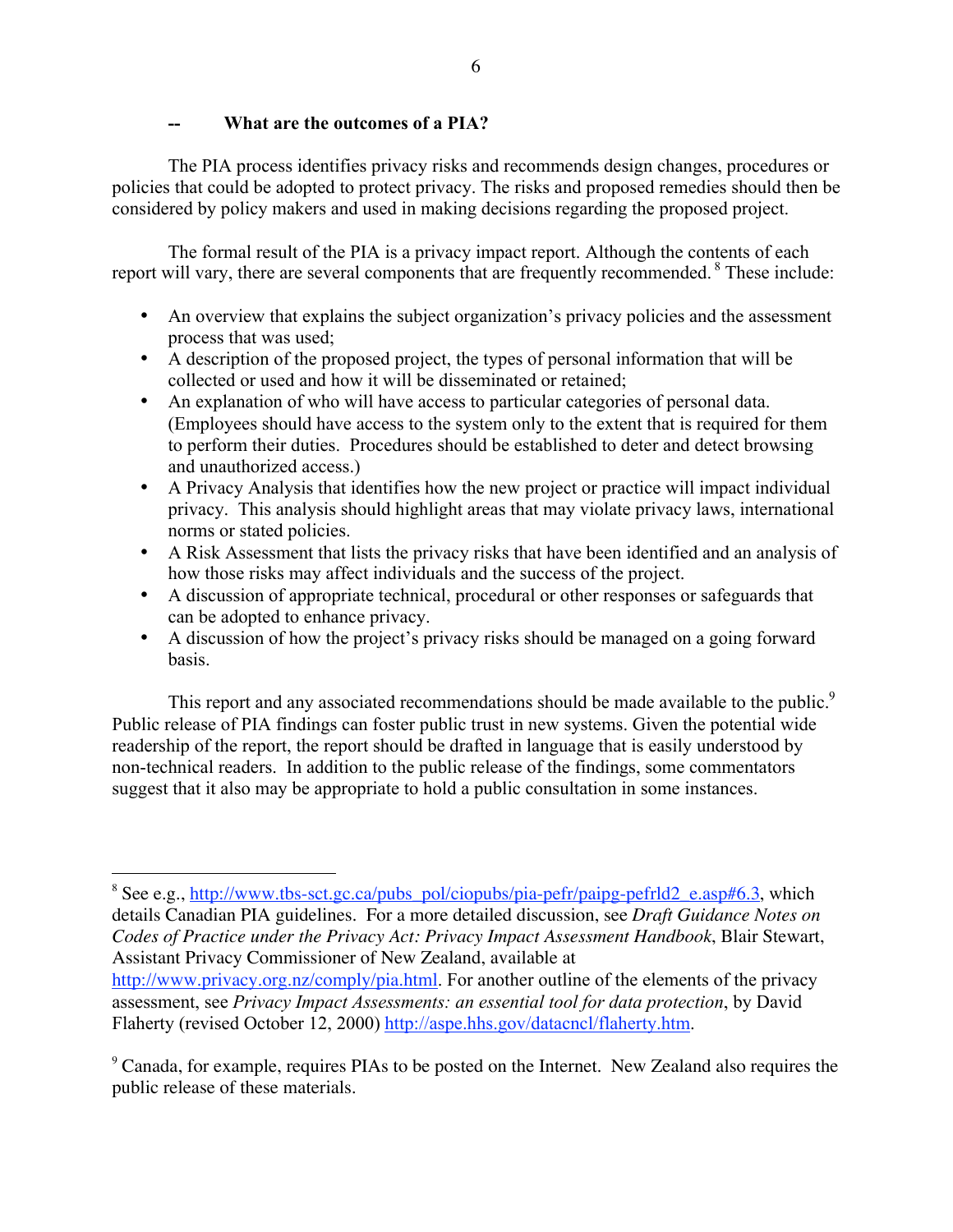#### **-- What countries are using PIAs?**

PIAs are being used in Hong Kong, Canada, New Zealand, and Australia, and soon will be performed in the United States. Some of the approaches being pursued in different parts of the world are briefly described below.

#### **Canada**

The Canadian government was the first national government to make PIAs mandatory. Canada requires all federal departments and agencies to perform PIAs for all programs and services where privacy issues may be implicated.<sup>10</sup> Canada has adopted a PIA policy that provides a consistent framework for identifying and resolving privacy issues during the design or re-design of government programs and services. For example, Canada is developing a Government on Line project that will permit the delivery of government programs and services over the Internet. Recognizing the importance of fostering citizen trust and confidence in these planned online delivery systems, the Canadian Government is using the PIA process to design policies to protect the personal information of its citizens in connection with this initiative.<sup>11</sup> PIAs are made available on public websites..

### **New Zealand**

New Zealand is another early leader in the use of privacy impact assessments. A discussion of the PIA principles followed in New Zealand is available at: http://www.privacy.org.nz/media/pia.html.

### **United States**

In 2002, the U.S. Congress adopted legislation, the E-Government Act of 2002, which requires federal government agencies to conduct privacy impact assessments before developing or procuring information technology or initiating any new collections of personally-identifiable information. $12$ 

Under this new law, a privacy impact assessment must address what information is to be collected, why it is being collected, the intended uses of the information, with whom the

 $10$  General background information on Canada's policies with respect to PIAs is available at: http://www.tbs-sct.gc.ca/pubs\_pol/ciopubs/pia-pefr/paip-pefr1\_e.asp#Preface.

<sup>&</sup>lt;sup>11</sup> *The Government of Canada – A World Leader in the Protection of Citizens' Personal Information*, issued by the Treasury Board of Canada Secretariat, April 24, 2002, available at http://www.tbs-sct.gc.ca/media/nr-cp/2002/0424\_e.asp. Canada's Privacy Impact Assessment Policy is available at http://www.tbs-sct.gc.ca/pubpol e.html.

 $12$  Links to the text and legislative history of the E-Government Act are available at: http://www.cdt.org/legislation/107th/e-gov/.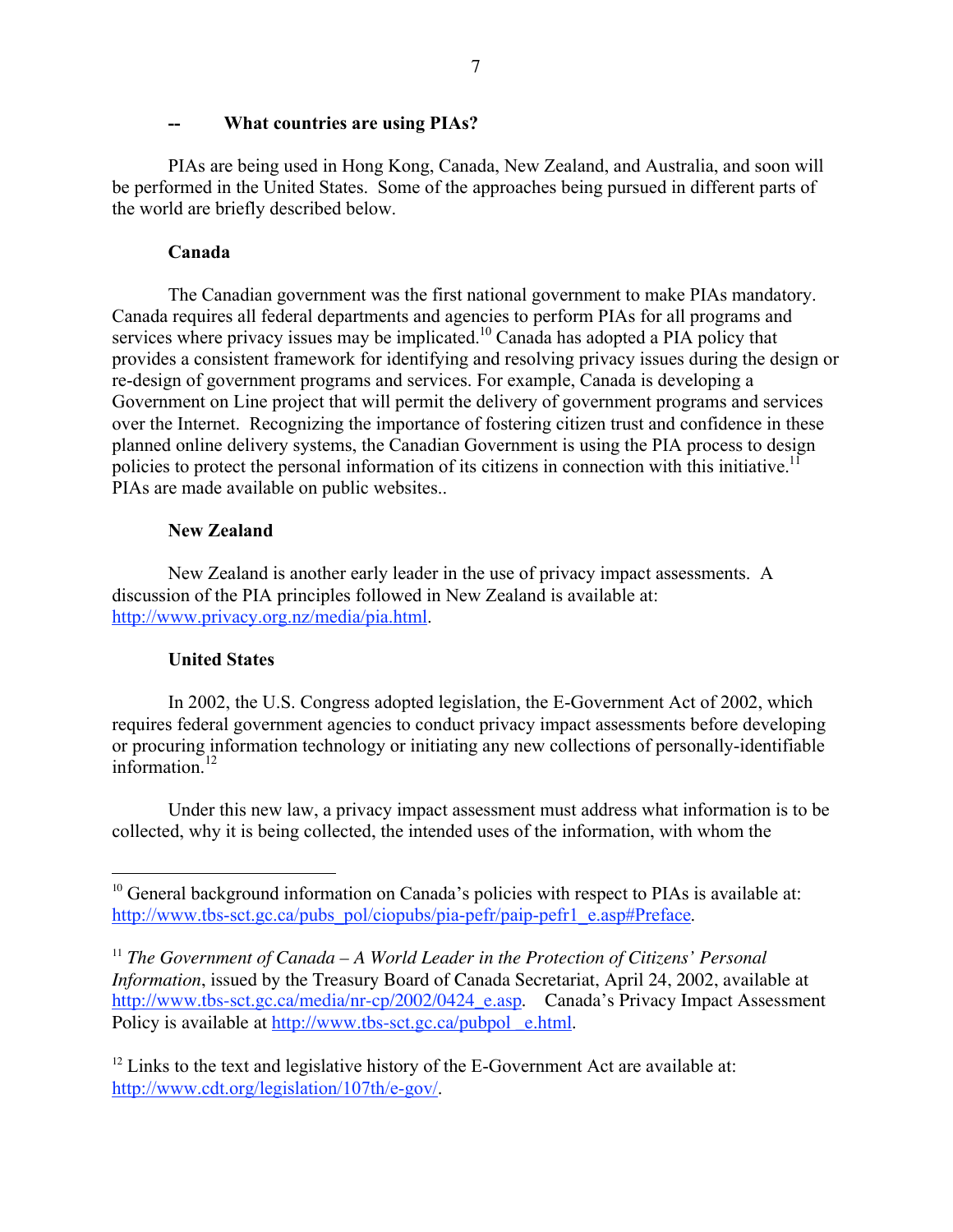information will be shared, what notice would be provided to individuals and how the information will be secured. To the extent practicable, privacy impact assessments must be published. As of May 1, 2003, the Director of the White House's Office of Management and Budget (OMB) was developing guidelines for the assessments.

### **III, Privacy Commissioners**

An essential aspect of any privacy protection regime is oversight and enforcement. A number of countries have created an office or agency to oversee privacy protection. Several countries including Germany, Canada and Australia also have officials or offices on a state or provincial level. The powers of these officials vary widely by country. Many have authority over both private sector and governmental databases.<sup>13</sup>

Most of the privacy commissioners are in member countries of the European Union. Under Article 28 of the European Union Data Protection Directive,<sup>14</sup> all EU members must have an independent privacy enforcement body. Under the Directive, these agencies are given considerable power: the commissioners have the power to conduct investigations and to access information relevant to their investigations; impose remedies such as ordering the destruction of information or banning its processing; engage in legal proceedings; hear complaints; and issue reports. Governments must consult the privacy commissioner when drawing up legislation relating to the processing of personal information. The commissioner is also generally responsible for public education.

Even if a country does not have a comprehensive privacy act, it can have a privacy commissioner. Even if the commissioner has no binding enforcement power, the ability to focus public attention on problem areas can be significant. Commissioners can do this by promoting codes of practice and encouraging government agencies (and industry associations) to adopt them. They can use press statements and reports to highlight problems.

A key to the success of a privacy enforcement agency is to provide it with adequate resources to conduct oversight and enforcement. Independence is also key. In countries where the agency is under the control of the political arm of the government or part of the Ministry of Justice, it may lack the power or will to criticize privacy invasive proposals of the government.

We summarize below some of the privacy commissioner systems that have been adopted.

 $13$  For a listing of the web sites of Privacy Commissioners, go to

http://www.gilc.org/privacy/commissions.html. The Privacy Commissioner of Canada has also compiled links to Privacy Commissioners and privacy oversight officers around the world http://www.privcom.gc.ca/information/02 03 05 e.asp.

<sup>&</sup>lt;sup>14</sup> Directive 95/46/EC of the European Parliament and of the Council of 24 October 1995 on the Protection of Individuals with Regard to the Processing of Personal Data and on the Free Movement of Such Data, http://www.cdt.org/privacy/eudirective/EU\_Directive\_.html.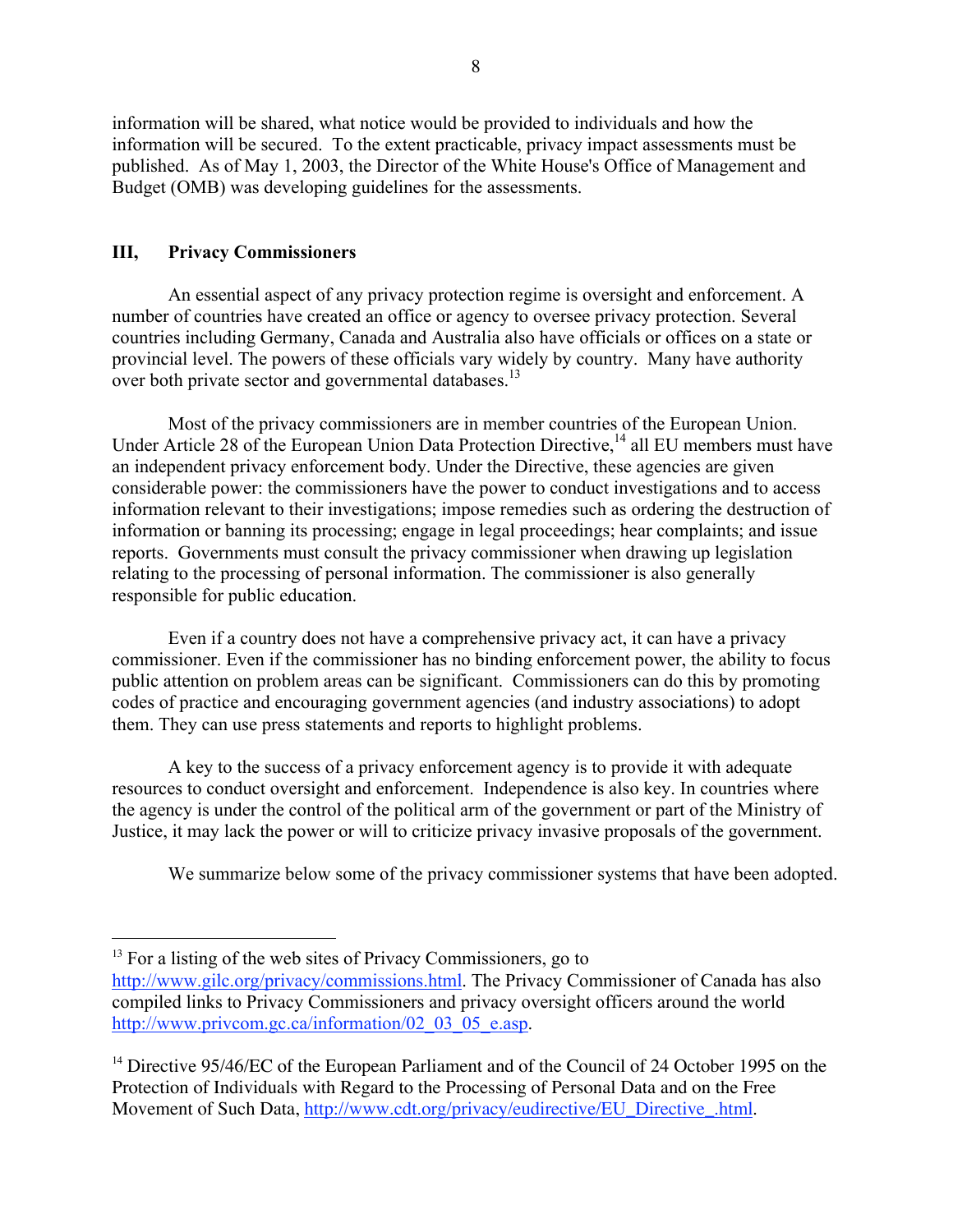#### **Australia**

Australia's Office of the Federal Privacy Commissioner is tasked with creating a culture "in which privacy is respected, promoted and protected."<sup>15</sup> To achieve this goal, the duties of the office are to: provide policy advice; educate and inform the public about privacy issues, rights and responsibilities; and regulate compliance with Australia's privacy laws. Pursuant to legislation, the Commissioner's Office functions independently of direct political control by the executive branch  $^{16}$ 

The Office of the Federal Privacy Commissioner has specific authority to:

Investigate complaints from individuals about potential interference with their privacy; Conduct audits of the personal information handling practices of Commonwealth agencies;

Inquire into acts or practices that may interfere with privacy;

Foster public discussion, and undertake and coordinate research and education programs to promote the concept of privacy protection.

In Australia, privacy is regulated at both the federal and provincial level, so there are also privacy commissioners at the provincial level. In 1999, the Government of New South Wales, one of Australia's state governments, adopted a law establishing privacy principles for provincial government agencies. The act created the Office of the New South Wales Privacy Commissioner, an oversight entity that has authority to assist local agencies in complying with their state privacy obligations. The act empowers the state level commissioner: to advise government agencies, businesses and individuals on actions needed to protect the right to privacy; to research and report upon significant developments in policy, law and technology that impact privacy; and to make privacy recommendations to relevant authorities.

#### **Canada**

According to the Privacy Act and the Personal Information Protection and Electronic Documents Act, the Privacy Commissioner of Canada is responsible for ensuring that the federal government and companies in the private sector collect, use or disclose personal information in a manner that is responsible and transparent. These Acts governing personal information provide the Privacy Commissioner of Canada with the authority to ensure organizations and federal departments are held accountable for their information handling practices.<sup>17</sup> The Commissioner has authority to:

 <sup>15</sup> See *The Operation of the Privacy Act Annual Report: 1 July 2001-June 2002*, Office of the Federal Privacy Commissioner at 18, online at http://www.privacy.gov.au. The Australian Privacy Act 1988 is at http://www.austlii.edu.au/au/legis/cth/consol\_act/pa1988108/

<sup>16</sup> *Privacy and Human Rights, supra*, note 1, at 105.

<sup>&</sup>lt;sup>17</sup> http://www.privcom.gc.ca/faq/faq\_01\_e.asp#002.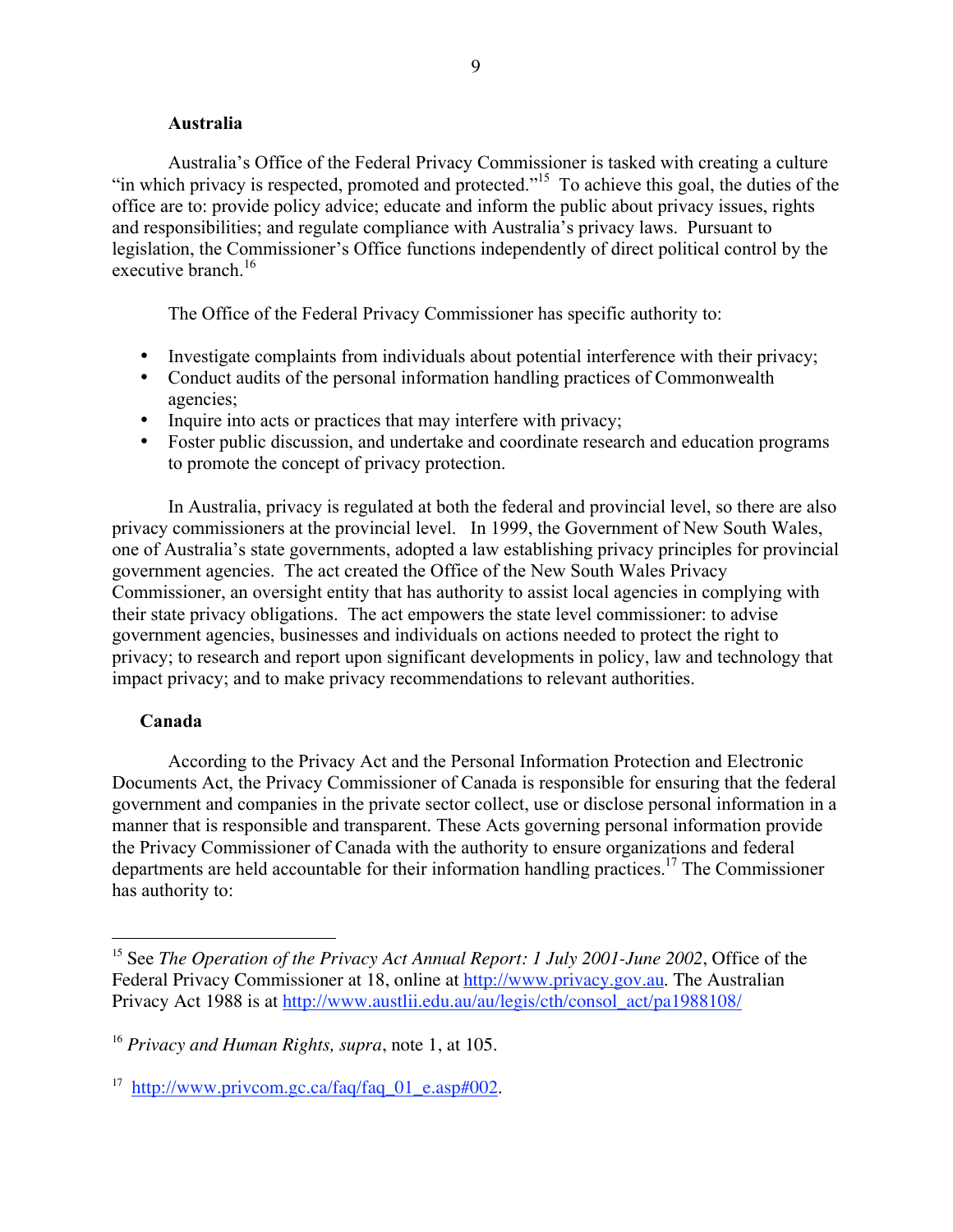Publish information about personal information handing practices in the public and private sector;

Conduct research into privacy issues;

Promote awareness and understanding of privacy issues by the Canadian government and public; and

Investigate complaints and conduct audits arising pursuant to federal privacy laws.

In terms of government databases, the Privacy Commissioner can consider complaints arising from the government's handling of personal information. These investigations seek to determine whether the privacy rights of individuals have been violated and whether individuals have been accorded the right of access to their personal information held by government agencies. Where privacy rights have been violated, the investigation process seeks to provide redress for individuals and to keep violations from recurring.<sup>18</sup> Ideally, complaints are resolved through negotiation, mediation and conciliation. If these voluntary efforts are not effective, however, the Commissioner has authority to conduct investigations, summon witnesses, administer oaths and compel the production of evidence.

The Privacy Commissioner is expected to function independently from other parts of the government in investigating complaints regarding government treatment of privacy issues. To ensure this independence, the Privacy Commissioner serves as an officer of the Parliament and reports directly to Canada's House of Commons and its Senate.<sup>19</sup>

Privacy commissioners also have been established at the provincial level to oversee the implementation of privacy-related legislation adopted by provincial governments.<sup>20</sup> According to the Electronic Privacy Information Center, nearly all of Canada's provinces have adopted legislation establishing data protection requirements for government agencies and creating oversight entities. However, the duties and powers vested within these provincial oversight bodies vary by region. $^{21}$ 

## **Hong Kong**

In 1996, Hong Kong adopted a Personal Data Ordinance that established fair information principles governing how certain public and private users handle "personal data" of citizens.<sup>22</sup> This ordinance also establishes a privacy oversight entity, the Office of the Privacy Commissioner for Personal Data, which is tasked with promoting and enforcing compliance with

 $22$  Id. at p. 197.

<sup>&</sup>lt;sup>18</sup> See <u>http://www.privcom.gc.ca/au\_e.asp</u>.

 $19$  Id.

<sup>&</sup>lt;sup>20</sup> See e.g., http://www.ipc.on.ca/scripts/index\_.asp?action+31&N\_ID=17&U\_ID=0.

<sup>21</sup> *Privacy and Human Rights, supra*, note 1 at p. 143.